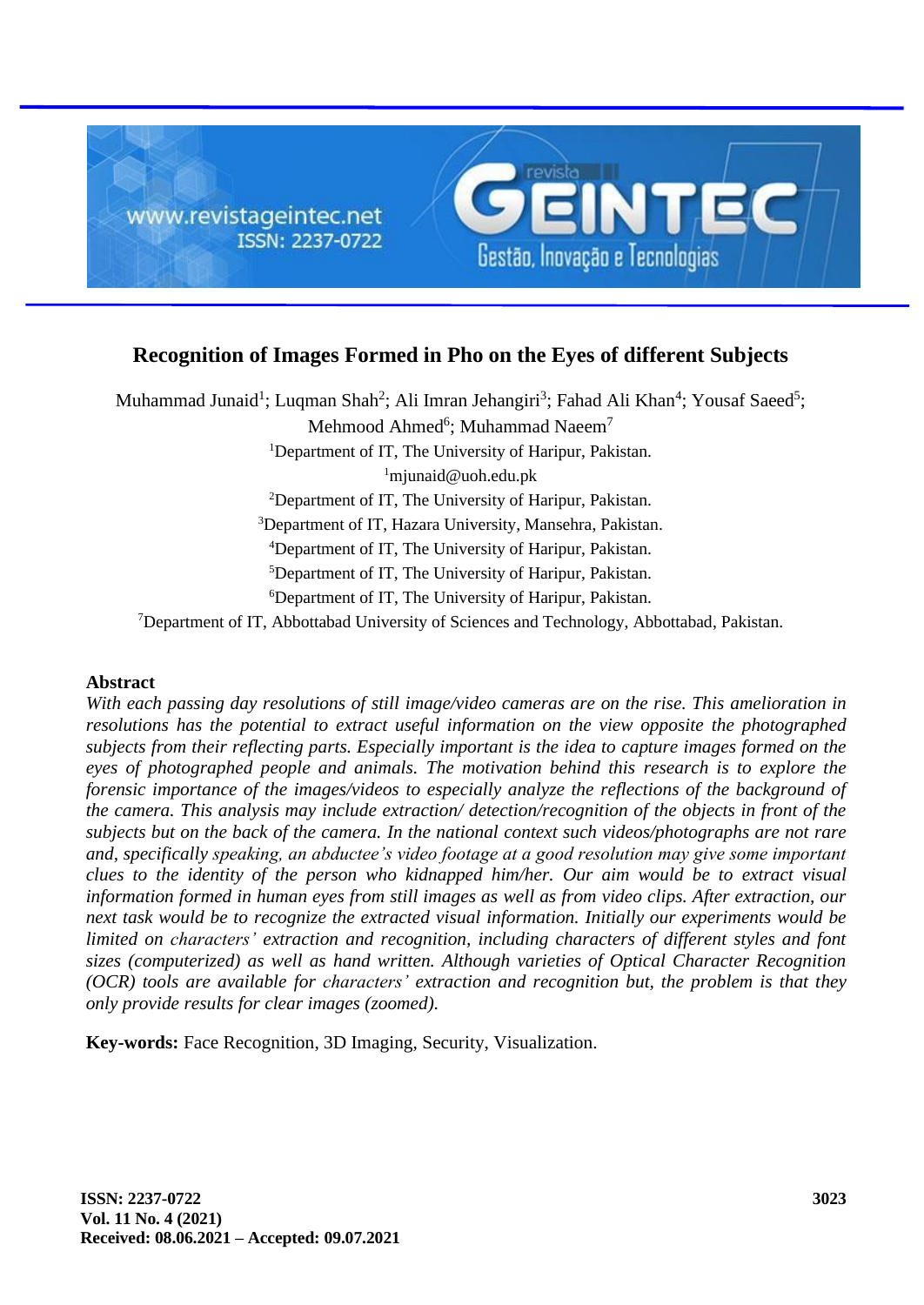#### **1. Introduction**

During the time period specified, the main task was to combine different 3D data and then provide scalable visualization in a client/server context with heterogeneous network, computation, and memory capabilities. We took advantage of the discrete wavelet transform (DWT) from the stateof-the-art JPEG2000 codec's multiresolution nature for scalability. Data unification was accomplished via DWT domain blind data hiding, which may be completely or adaptively synchronous.

A typical surface-based 3D visualization necessitates at least two pieces of data: a 2D intensity image, referred to as texture, and a matching 3D shape displayed as a range image, a shaded 3D model, and/or a mesh of points. The pixel value in a range picture, also known as a depth image, reflects the distance between the sensor and the imaged surface. The texture is a matching 2D color picture that is placed over a model created by triangulation from the depth map.

A very less amount of work has been done on using eyes to interpret the world surrounding the person to whom the eye belongs. Nishino & Nayar were the first who work on this idea [1]. They have worked on still images. Extraction was performed using geometric based technique. Problem with their work is that they have performed extraction on optically zoomed images wherein the contemporary resolutions constrained the distance between the subject and reflecting objects was too low – one can say that they photographed eyes - not the subjects. With the advent of high resolution, the case of large distances may well be addressable in the contemporary scenario [2].

The range data was initially treated to DWT for data concealment, while the texture data was sent into the JPEG2000 encoder. After the DWT phase, the texture JPEG2000 coding process was halted, and the DWT domain range coefficients were inserted in all or a portion of texture sub bands. At the same time as the interruption, the embedded data was restored to the JPEG2000 pipeline. The resulting code may be transferred across any communication channel like any other JPEG2000 file since the JPEG2000 format is preserved during the procedure.

As a result of incomplete or delayed data transfer, the resolution scaling of wavelets and the synchronized nature of our approaches permitted a 3D display even with less than original resolution bands. As a result of the approach, it was possible to create a visualization from a subset of data in the form of the lowest sub band at a certain resolution level [3]-[5].

As reflected images constructed in human eyes are not always clear to external constraints (resolution of camera/video, lightening factors, distance) so, there is need to apply some image processing techniques like thresholding and segmentation to enhance the image quality. We will be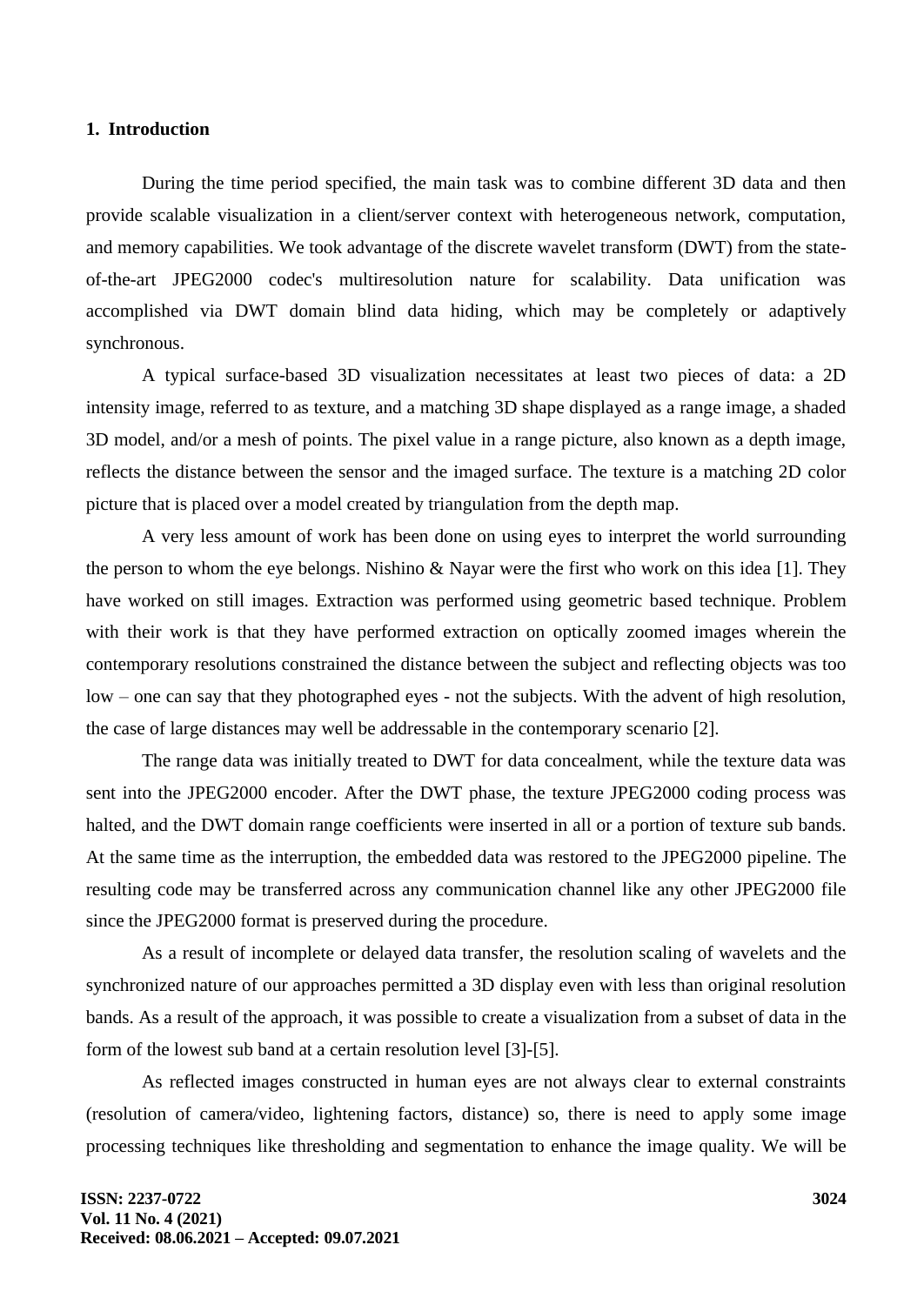vying for algorithms that would be able to recognize characters, even on the basis of considerably low information content of the reflections formed on the eyes of the photographed subjects.

On the basis of above discussed constraints, we aim to construct, as a by product, a quality database for images of eyes, which may will be useful for future research and researchers. To the best of our knowledge currently there is no such parameterized database of reflection images of eyes, available for the researchers.

The Scope of this research is to:

- Extract the information from human eye in high resolution still images and also from high definition videos.
- Handling of the imaging parameters such as lighting at capturing time, camera noise distance from objects etc.
- Analysis of under what circumstances of image capturing parameters, we can extract robust features from eye retina and their impacts.
- Development of the image data base, that have tackle all type of image capturing parameters.

## **2. Literature Review**

During the past decade, Camera resolutions have sky-rocketed and today even an ordinary gadget, like a mobile cell phone, comes with a camera of around 14 mega pixels, not to speak of still image cameras and camcorders. High resolutions imply that one can safely zoom in on parts of such pictures by many factors without observing any significant artifacts. Human eyes have always been not too bad reflectors of light incident on them, meaning that a reflection of the scene opposite a person can always be a possibility. Reconstructing such scenes, or a part thereof, from the reflection formed on the eyes of the photographed subject, must have an excellent potential in the field of digital image forensics. In this research we would try to capitalize on this potential since we believe that, from the reconstructed scene, one can identify texts, objects, faces, human(s) or other figures and the like [6]-[8].

The task would be faced with two main challenges, viz. refinement of the images and recognition of texts/objects. In the former case, sound state of the art digital image processing techniques may be needed to denoise, deblur and enhance the images cropped from the eyes of the subjects in photographs. Once refined, the challenge would come down to the segmentation, classification and recognition of objects and texts. In this latter context one can start from text and go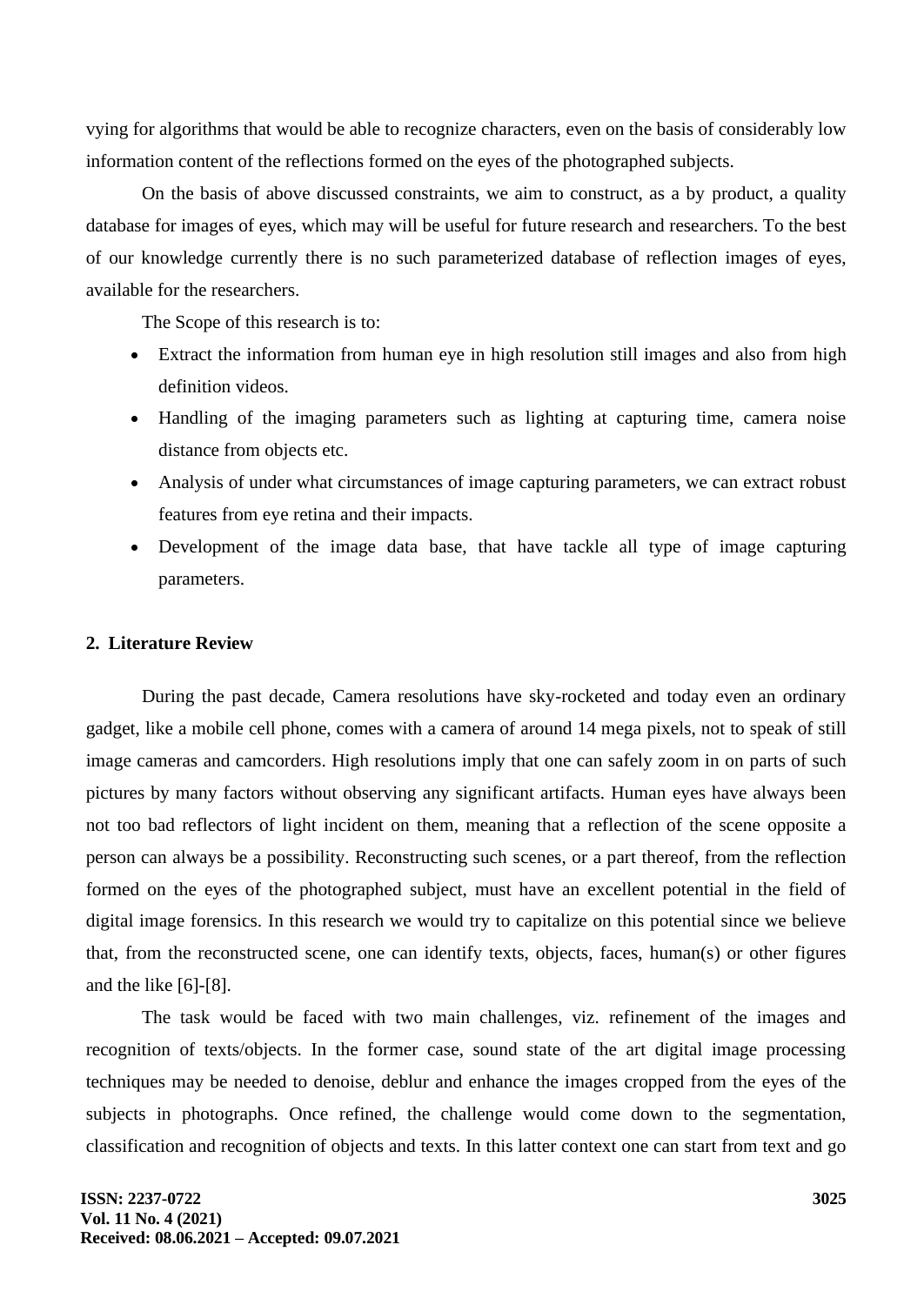on to cover other objects. Even with the text, one can go for printed texts of various fonts and sizes and then expand it to handwritten texts. All these correspond to OCR. Alongside, one can expand this to recognize objects, like buildings, human figures, faces and gestures, paintings and photos on the back of the photographer, animals, tree formations, vehicles and many others [9]-[10].

The work may have a statistical aspect at the start, perhaps, as optimization of parameters related to the photographing environment is quintessential to the task. Such parameters may include but not limited to:

- Camera resolutions,
- Captor's type,
- Subject's distance from camera,
- Subject's personal attributes, like age, eye-color, sex, cosmetics etc.,
- Light conditions, both outdoor, indoor
- Effect of camera flash
- The angle at which the reflections are formed on the eye.

Once optimized, these standardized parameters can be utilized to go for the above defined goals. Since a lot of photography would be needed, the by product of the research may hopefully be a large database of images for future research and citations.

With the ever-ameliorating resolutions of still and video cameras, the forensic value of the information, extracted from the reflected images from the eyes of different photograph subjects, increases day by day. The combination of the cornea of an eye and the camera capturing the appearance of the eye can be viewed as catadioptric (mirror  $+$  lens) imaging system. This system has been referred to as corneal imaging system [1], as the reflecting element (the cornea) is not rigidly attached to the camera.

From literature survey we come to know that bundle of work has been done on identification of people from their iris textures [2, 3]. But virtually a very less amount of work has been done on using eyes to interpret the world surrounding the person to whom the eye belongs. Nishino & Nayar were the first who work on this idea [1]. They have worked on still images.

Extraction was performed using geometric based technique. Problem with their work is that they have performed extraction on optically zoomed images wherein the contemporary resolutions constrained the distance between the subject and reflecting objects was too low –one can say that they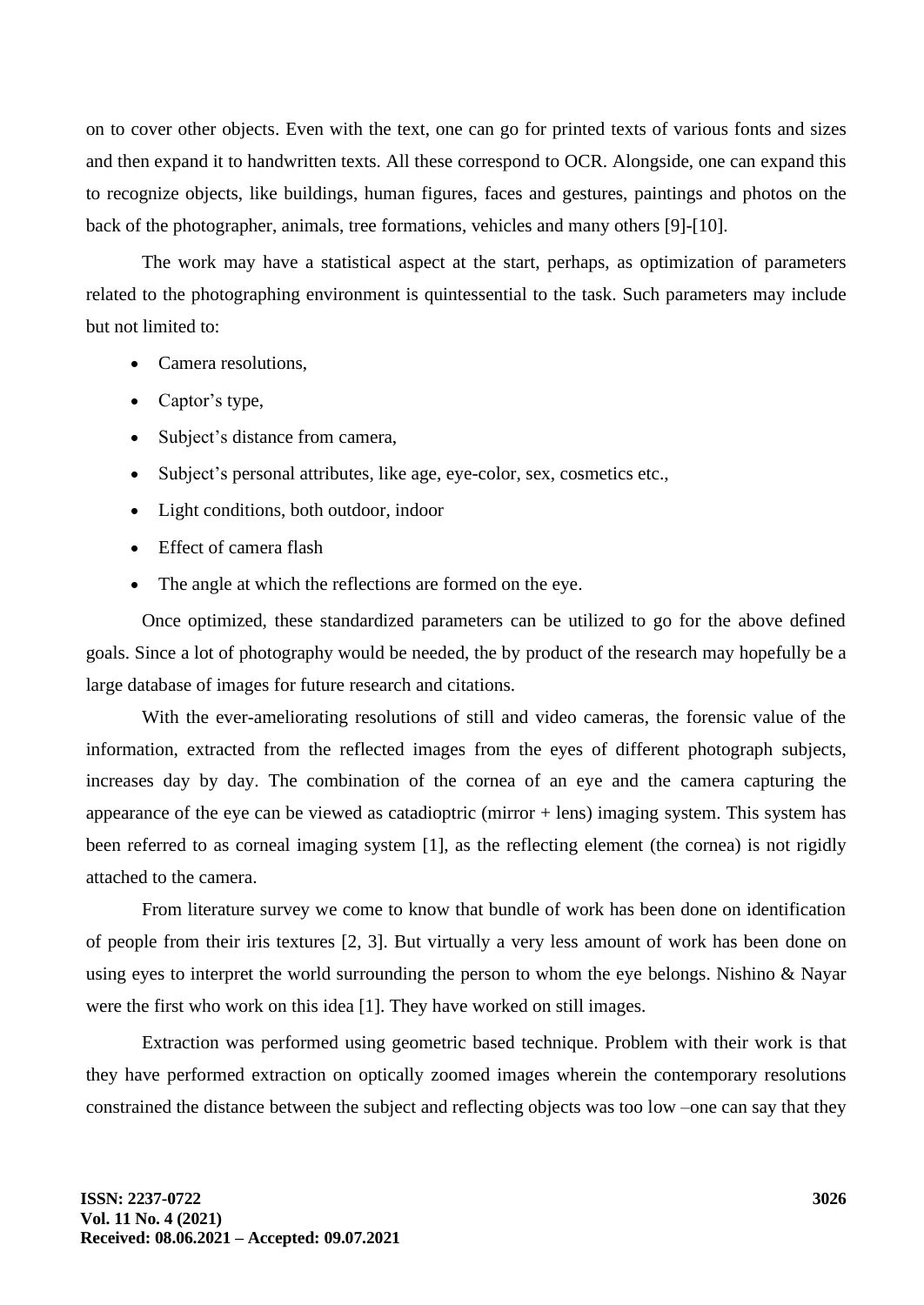photographed eyes - not the subjects. With the advent of high resolution, the case of large distances may well be addressable in the contemporary scenario.

No doubt, eyes are one of the most important features of human beings. Eyes provide us a lot of information regarding the physical world. Due to the phenomenon of reflection, the image of subject opposite to photographed person is mirrored in his/her eyes. This visual information can be extracted from eyes and can be used for further processing in many applications. In visual recognition, the extracted information can be useful for the identification of location and circumstance of the person.

## **3. Research Methodology**

Our research is divided into the following steps:

- Take photographs/videos of different subjects using different resolutions, and different parameters discussed above, with various known brands of cameras in different environments (indoor, outdoor).
- Crop the eye portions of the subjects and enhance the resultant cropped images.
- Apply segmentation techniques to identify objects/texts.
- Use machine learning techniques to achieve the robust features of extracted images.
- On the basis of extracted features recognize the images.
- The process will help to set statistical thresholds on the parameters to the forensic value of the content.
- In addition, a database of such images will be conceived for future research.

After experimenting with characters, our next target would be to go for object extraction/ recognition from images of eyes. Finally, we would perform the task of human detection and recognition from both still images and videos. In order to conduct all these experiments, we would require an extensive photography and videos of different scenes and environments (both indoor and outdoor). In addition, we would also consider the following constraints during photography/ video:

- Different resolutions of different brands of digital cameras and videos.
- Different font sizes of different styles and formats.
- Age, Sex and Eye colour of a photographed person.
- Distance of photographed person from the captured scene and from the person taking photograph or making video.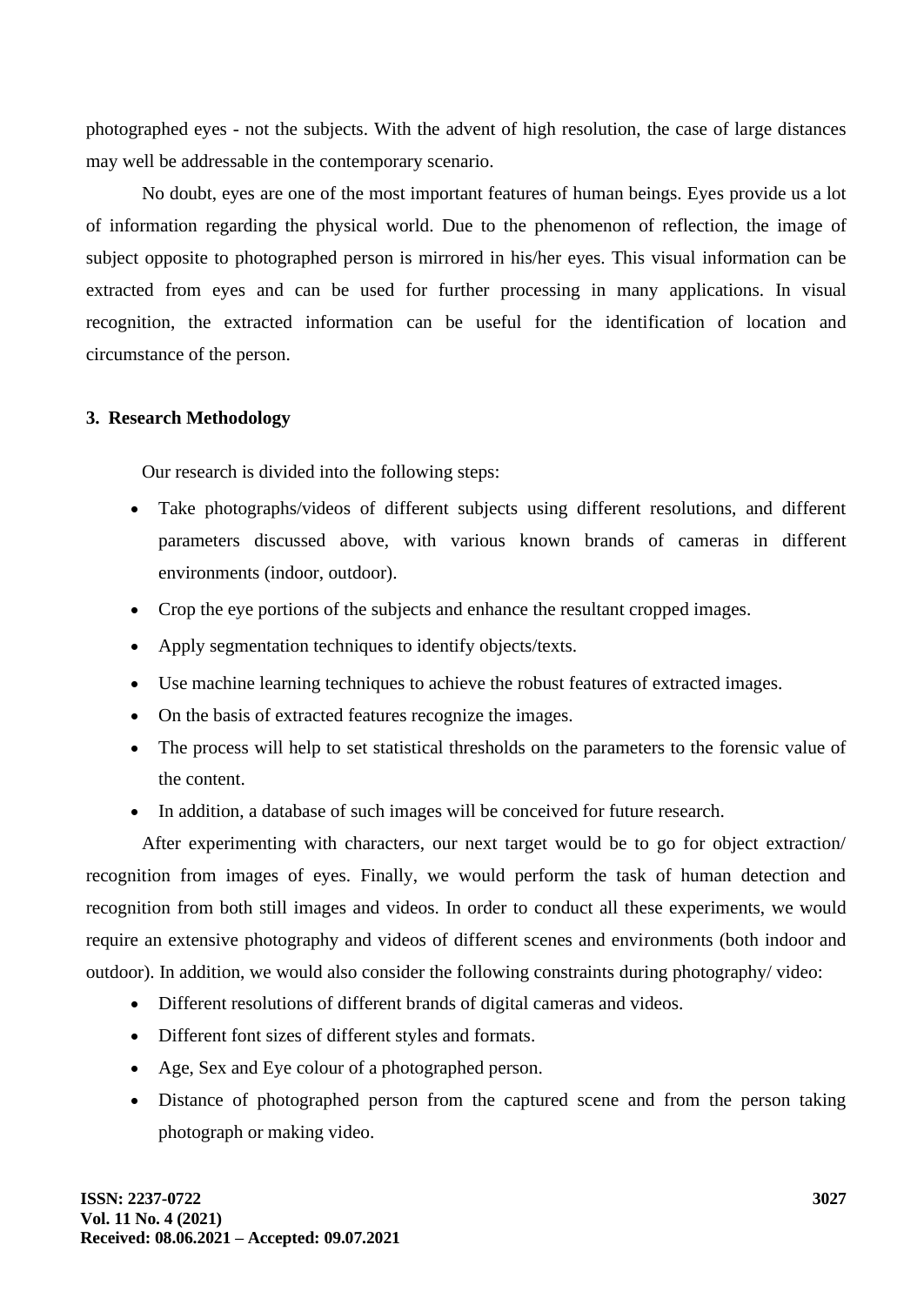

Fig. 1 – Block Diagram for Proposed System

#### **4. Conclusion**

The impact, as obvious from the above discussion, would be twofold. Firstly, the research has the potential of not only enhancing the forensic value of future images and videos but also the

**ISSN: 2237-0722 Vol. 11 No. 4 (2021) Received: 08.06.2021 – Accepted: 09.07.2021**